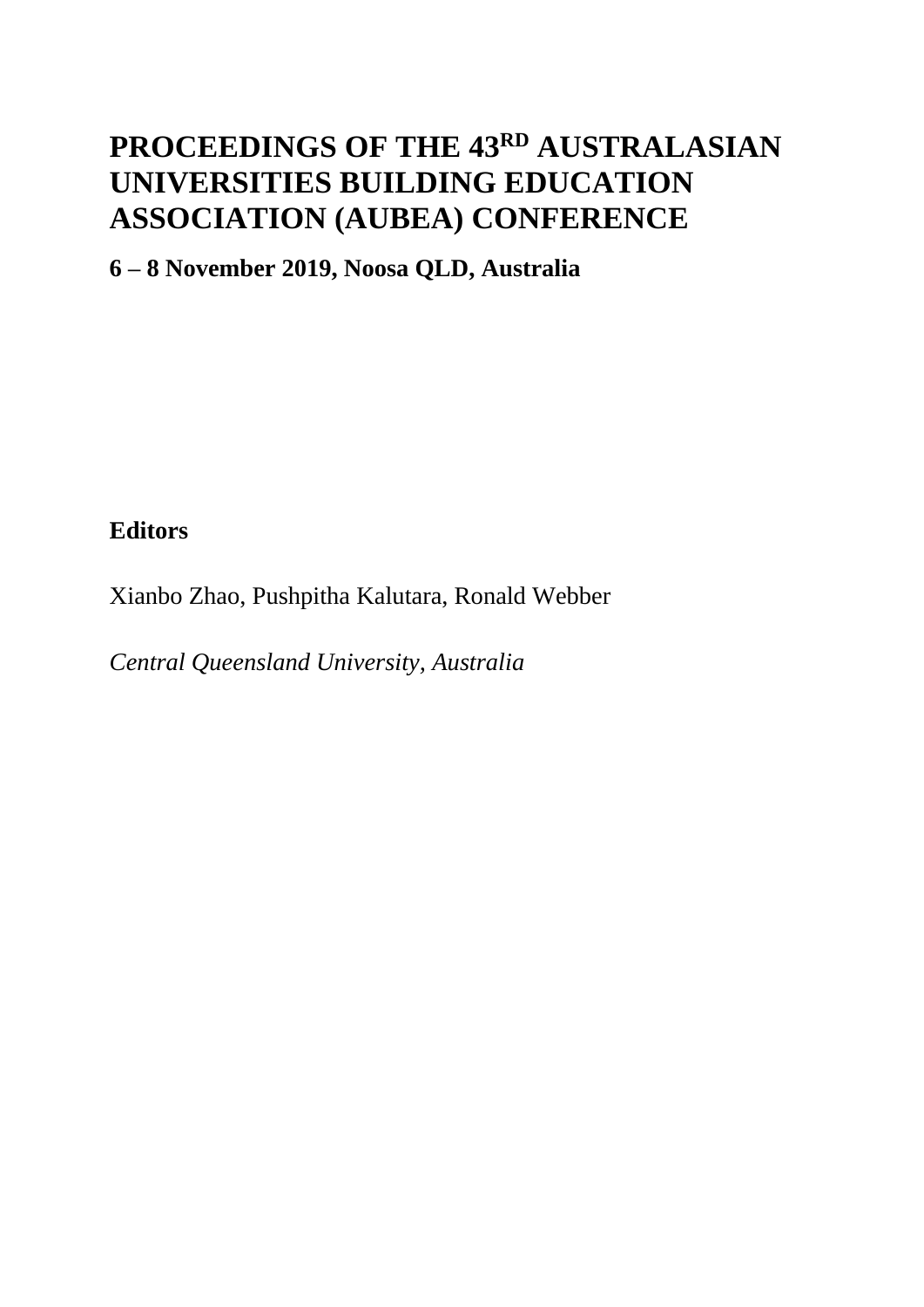# **BLOCKCHAIN TECHNOLOGY AND ITS POTENTIAL FOR THE CONSTRUCTION INDUSTRY**

#### **Samudaya Nanayakkara<sup>1</sup> , Srinath Perera<sup>1</sup> , H.M.N. Dilum Bandara<sup>2</sup> , G. Thilini Weerasuriya<sup>1</sup> , and Jason Ayoub<sup>1</sup>**

<sup>1</sup>School of Computing, Engineering and Mathematics, Western Sydney University, Australia

<sup>2</sup>Data61, CSIRO, Australia

## **Abstract**

Blockchain was introduced as the underlying technology to enable cryptocurrency transactions among untrusted parties. Today, its transformative potential is often compared to that of the World Wide Web, and both practitioners and researchers across all domains are exploring how to utilise blockchain technology to address long-standing problems around data integrity, transparency, and trust. A significant number of research and case study findings indicate many industries are already exploring the diverse benefits of blockchain technology. Analysis of how other industries adopt blockchain could help to understand how to solve similar types of problems in the construction industry. This paper critically analyses the potential to use blockchain in the construction industry. Research findings show that the blockchain technology and its capabilities are mature enough to support many use cases in the construction industry, and the industry's inertia in adopting new technologies seems to be the only hurdle. Two major sectors where blockchain technology could have a greater and immediate impact include the building information modelling and supply chain management.

#### **Keywords**

Blockchain; Construction Industry; Smart Contract; Supply Chain Management; Technology Adaptation;

## **Introduction**

The blockchain is an innovative technology first introduced in 2008 through the emergence of Bitcoin (Nakamoto, 2008; Abeyratne and Monfared, 2016). Due to the mainstream attention on Bitcoin, blockchain was first seen as a way to create new digital currencies where people could anonymously transact among untrusted participants transcending geographical boundaries (Wang et al., 2017). However, as time went on, new use cases were explored as industry professionals began to see the significant benefits of blockchain.

The key properties of blockchains include the immutability, consistency, transparency, and disintermediation where data stored on the blockchain cannot be tampered with or deleted (Efanov and Roschin, 2018; Underwood, 2016; Gupta, 2017; Iansiti and Lakhani, 2017). Because blockchains are distributed ledgers, anyone can view the data, which therefore removes the need for trust between transacting parties, as no secrets can be kept on a public blockchain (Guegan, 2017). Permissioned blockchains were introduced to solve the privacy and confidentiality problems in public blockchain networks (Guegan, 2017). The decentralised nature of blockchain overcomes many problems of traditional software due to systems being centralised and controlled by a single entity. These traditional systems are prone to easy tampering and hacking, as well as lack trust and transparency as they are administered by a single entity (Iorio, 2017; Underwood, 2016).

Capabilities of blockchain technology can be extended far beyond cryptocurrencies. It could not only transform existing applications and services, but also lead to many novel use cases such as blockchainpowered elections, power grids, supply chains, property management, and agri-insurance (Rosic, 2017;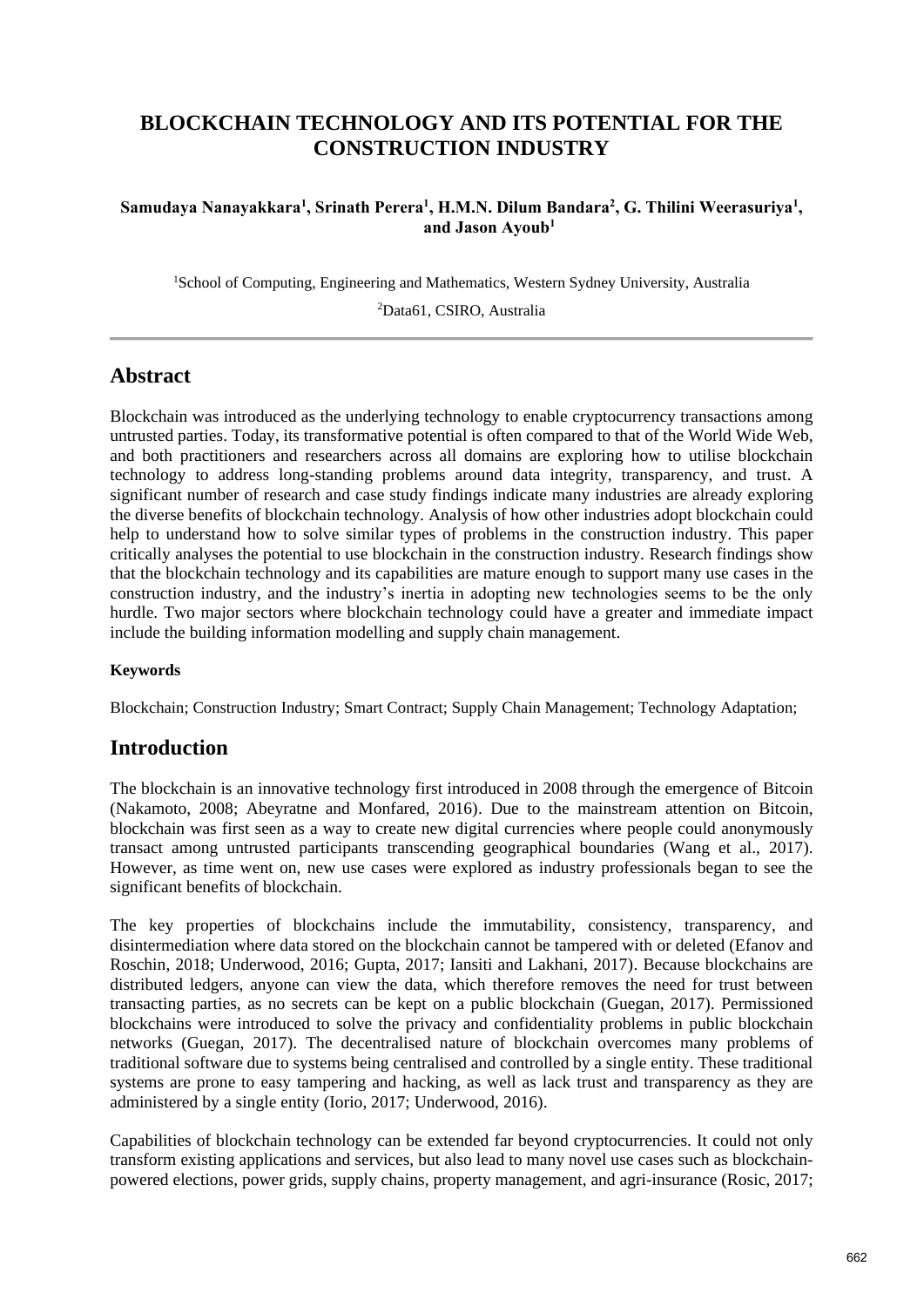Iansiti and Lakhani, 2017). Similarly, blockchain can potentially bring many benefits to the construction industry. In this research, the authors identify several pressing problems experienced in the contemporary construction industry and determine whether the blockchain technology could potentially help in addressing them. Some examples of these problems in the construction industry include, but are not limited to, lack of trust among stakeholders, supply chain continuity, non-payments and delays, fraud, and large amounts of administrative work that can be prone to human errors (Wang et al., 2017).

# **Research methodology**

Even though a decade has passed since the launch of Bitcoin, blockchain is still a rapidly evolving technology, and cryptocurrency is the prominent use case. Blockchain is difficult to understand as it is an amalgamation of several disciplines such as cryptography, mathematics, computer science, finance, economics, and politics. Thus, there are limited applications and case studies in many sectors, including the construction industry. Moreover, due to the limited availability of experts, it is impractical to conduct interviews, questionnaire surveys, or any other data gathering method. Also, due to the infancy of blockchain technology, meaningful primary data sourced from surveys and questionnaires would not be possible due to the general lack of understanding of blockchain amongst the general public. Due to this practical limitation, following four steps were followed to gather qualitative research data from a wide variety of secondary sources such as case studies from other industries:

- i) Carry out an in-depth literature review to understand blockchain technology using journal and conference papers, textbooks, technical whitepapers, and reliable Internet sources.
- ii) Analyse literature and Internet sources to identify how blockchain is being used in a variety of industries while focusing on other industry use cases and industrial applications which are based on blockchain technologies.
- iii) Critically analyse literature and published expert reviews to identify common problems in the construction industry.
- iv) Map blockchain solutions in other industries to common problems in the construction industry and identify potential applications of blockchain to help solve these problems.

## **Scope**

This research explores how blockchain as a technology can be used in the construction industry rather than how cryptocurrencies can be applied to the construction industry. The primary scope of this research is to focus on how blockchain can be used to solve common problems encountered in the construction industry through lessons from blockchain solutions implemented in other industries.

# **Blockchain**

Industry 4.0 and the FinTech era are changing the composition of the financial sector and many other sectors rapidly. The most prominent FinTech application is decentralised transaction handling through cryptocurrencies such as Bitcoin, Ripple, Ethereum, LiteCoin, EOS. More than two thousand currencies are available presently (Underwood, 2016; Rodrigo et al., 2018).

The technology underpinning cryptocurrencies is known as blockchain or digitalised distributed ledger (DDL) (Abeyratne and Monfared, 2016; Underwood, 2016; Efanov and Roschin, 2018). The first cryptocurrency, 'Bitcoin' was introduced by Satoshi Nakamoto in 2008 in his whitepaper (Nakamoto, 2008), and the first cryptocurrency was implemented in 2009 (Nomura Research Institute, 2016). Blockchain is a secure and transparent technology to share and store data between users through a Peerto-Peer (P2P) network, without a central point of control, avoiding the middleman and ensuring the trust in a trustless environment (Guegan, 2017; Rodrigo et al., 2018).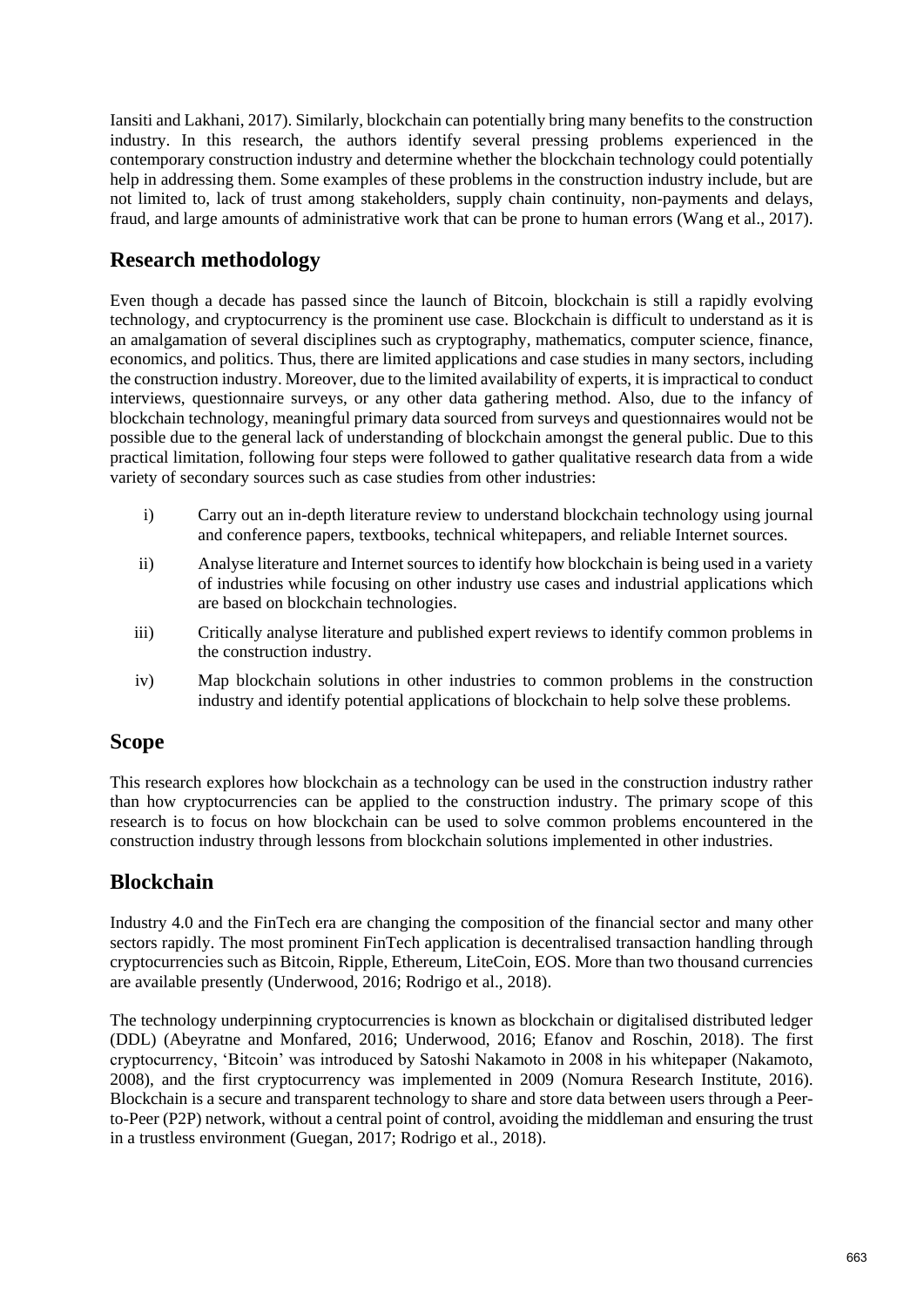In 2013, Buterin (2013) proposed the Ethereum blockchain. Ethereum is not just a cryptocurrency and has the capability to develop applications on top of the blockchain network called decentralised applications or DApps. In 2015, Ethereum made a new programming paradigm with the DApp concept by introducing 'smart contracts' as the first practical distributed processing model on top of a blockchain network (Dannen, 2017).

Blockchain is a mechanism to replicate, share, synchronise, and process data spread across different geographical locations such as multiple sites, countries, or organisations. Accordingly, the main property of blockchain technology is the lack of a central administrator or centralised data storage (Walport, 2016). A blockchain contains records of transactions ordered as a chain of data blocks that are shared with other members of the network. Each transaction is confirmed by the consensus of the members to eliminate fraudulent transactions, e.g., to prevent the double-spending of an asset. Once a transaction is confirmed by the members and accepted by the blockchain, it can never be altered or deleted (Efanov and Roschin, 2018; Underwood, 2016; Gupta, 2017; Iansiti and Lakhani, 2017). While several consensus algorithms with varying properties are used in practice, they share the common characteristic of making it computationally and cost-prohibitive for an attacker to alter the data stored on the blockchain. In terms of data storage, Table 1 explains the problems of traditional data storage that blockchain could potentially solve (Crofts et al., 2018). Applications with less sensitive data can use public blockchain platforms, while private and consortium blockchain platforms are suitable for enterprise-level sensitive data (Rodrigo et al., 2018).

The growing popularity of cryptocurrencies among traders and its impact on multiple domains have led to heightened curiosity to discover other technologies, capabilities, and applications of blockchains. Consequently, several commercial and proof of concept solutions based on blockchains have emerged in domains such as power, supply chain, property, food, health, waste, identity management, elections, and collectibles (Iorio, 2017; Iansiti and Lakhani, 2017; Underwood, 2016).

| <b>Traditional, Centralised Data Storage</b>                                                                    | <b>Blockchain Data Storage</b>                                                                                                                                          |  |
|-----------------------------------------------------------------------------------------------------------------|-------------------------------------------------------------------------------------------------------------------------------------------------------------------------|--|
| Prone to hacking due to single point to attack.                                                                 | Hard to hack due to the decentralised network.                                                                                                                          |  |
| Lack of transparency as the administrator of the<br>network can decide how much information<br>people can view. | The public has full access to the blockchain,<br>meaning that no information can be kept secret.<br>This offers full transparency and eliminates the<br>need for trust. |  |
| The central body has full control of the data.                                                                  | The network is run by users, which reduces the<br>corruption often seen in centralised networks                                                                         |  |
| Prone to tampering of data as there is no way of<br>verifying that data has not been tampered with              | Cannot be manipulated or tampered                                                                                                                                       |  |

| Table 1: Traditional vs. blockchain data storage |  |  |
|--------------------------------------------------|--|--|
|--------------------------------------------------|--|--|

#### **Technology Concepts Behind Blockchain**

A blockchain network consists of several to thousands of peers called nodes. A P2P network forms a distributed and flat topology without a hierarchy, central authority, or the main server where nodes share similar responsibilities and ownership (Kaushik et al., 2017; Weernink et al., 2017). Such a topology provides better resilience, where even if several nodes are compromised by attackers, rest of the nodes in the P2P network can maintain blockchain network in an appropriate state (Nomura Research Institute, 2016). Nodes' main task is to validate the 'transactions/operations' on data and persistently store results of those transactions while preserving data consistency and immutability (Guegan, 2017). Each transaction is digitally signed (Diffie and Hellman (1976), ensuring only the authorised users can update data stored on the blockchain. A set of valid transactions form a 'block', and a chain of interlinked blocks form the 'ledger'. Nodes that form a block is referred to as a 'miner/validator/producer'. As seen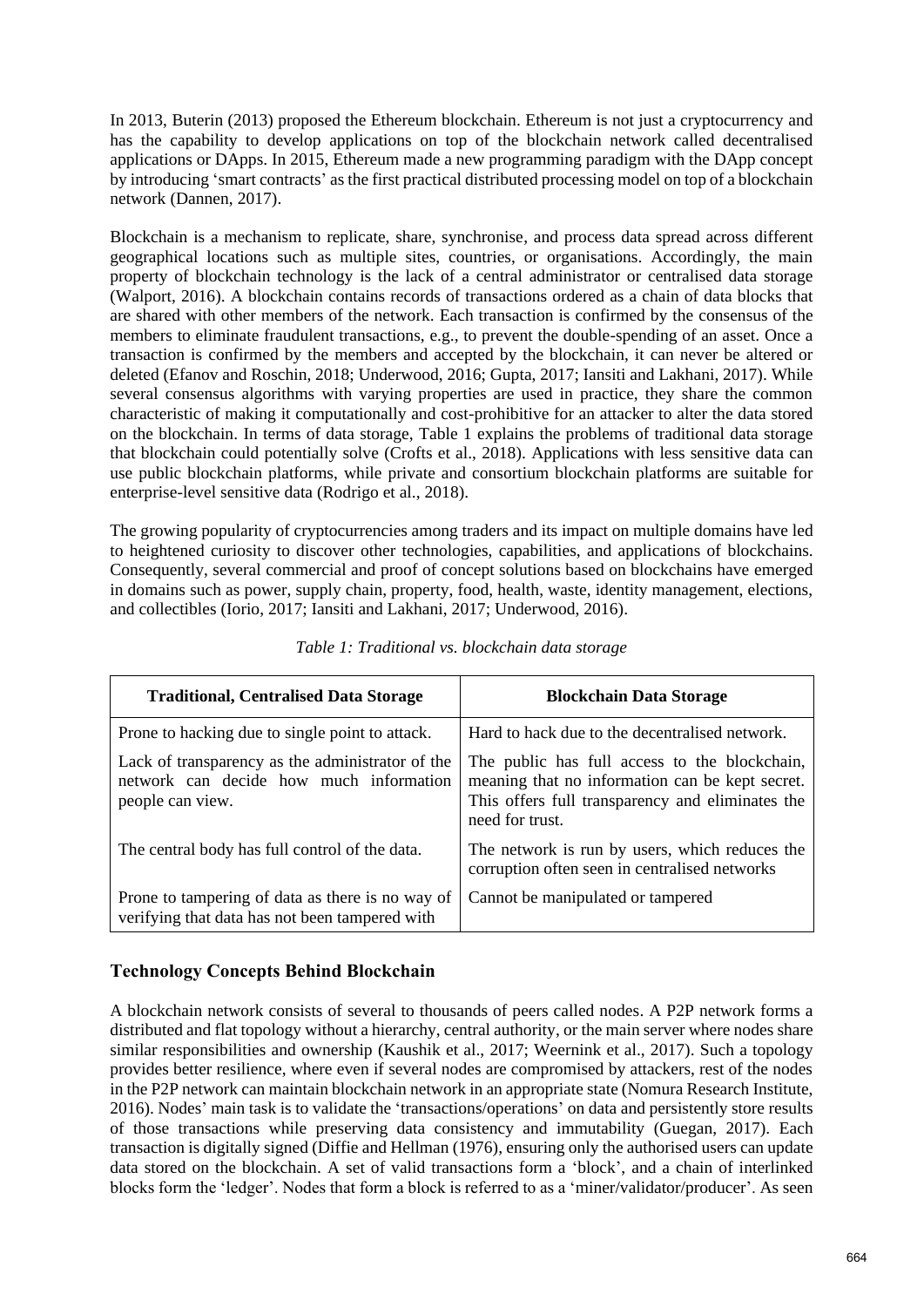

*Figure 1: Technologies and concepts behind a blockchain network*

in **Error! Reference source not found.**, a miner collects a set of valid transactions (TXs) into a block, links it to the previous block by appending hash of the previous block's data, calculate hash of all data in the block, and then appendsit to the ledger (Lewis et al., 2017). A 'hash' value is the digital fingerprint of any data such as text, number, document, or file. Similar to a fingerprint is unique to each human; the hash value is unique to each input dataset (Efanov and Roschin, 2018; Rodrigo et al., 2018).

Blockchains use a consensus algorithm to determine a valid block and which node could create it. For example, in many public blockchains, the first miner that calculates a block with certain cryptographic properties can form a new block. This process is computationally expensive and referred to as 'Proof of Work (PoW)'. Then the block is broadcasted to all other nodes in the blockchain network. Nodes receiving the block further validate it before appending it to their copy of the ledger. Another alternative is 'Proof of Stake (PoS)' where nodes stake assets to become a miner. Then a miner is selected to build a block in each round based on a distributed lottery scheme. If a miner creates an invalid block and gets caught (as other nodes validate a mined block), its stake is removed. Presently, commercial blockchains use over 20 different consensus algorithms with varying scalability, security, and decentralisation properties.

Miners are usually compensated in cryptocurrency for their mining effort; hence, incentivise the participation of many miners making it difficult for a few fraudulent nodes to tamper or modify the data stored on a blockchain. Such attacks become extremely difficult as an attacker needs to modify not only a single block, but all the subsequent blocks as each block is cryptographically linked to the previous block (Nofer et al., 2017). For example, PoW can provide one of the highest levels of security among consensus algorithms, as long as no single miner controls more than 50% hash power of the network (Vranken, 2017). Ultimately, the blockchain network provides a single source of truth.

#### **Notable Properties of Blockchain**

Blockchain technology provides a set of unique and enhanced features that increases the trust, usage, and applicability of IT (Information Technology) systems in many sectors (Iorio, 2017; Iansiti and Lakhani, 2017; Underwood, 2016). Blockchain technology has the potential to enhance trust, transparency, auditability, accountability, anonymity, security, robustness, resilience, performance, and equality on Internet-based information systems (Nanayakkara et al., 2019; Rodrigo et al., 2018).

Level of acceptance of any software system depends on both the level of compliance with the Functional Requirements (FRs) and Non-Functional Requirements (NFRs). A Turing-complete blockchain platform can equally satisfy the FRs (Buterin, 2013) without depending on the environment similar to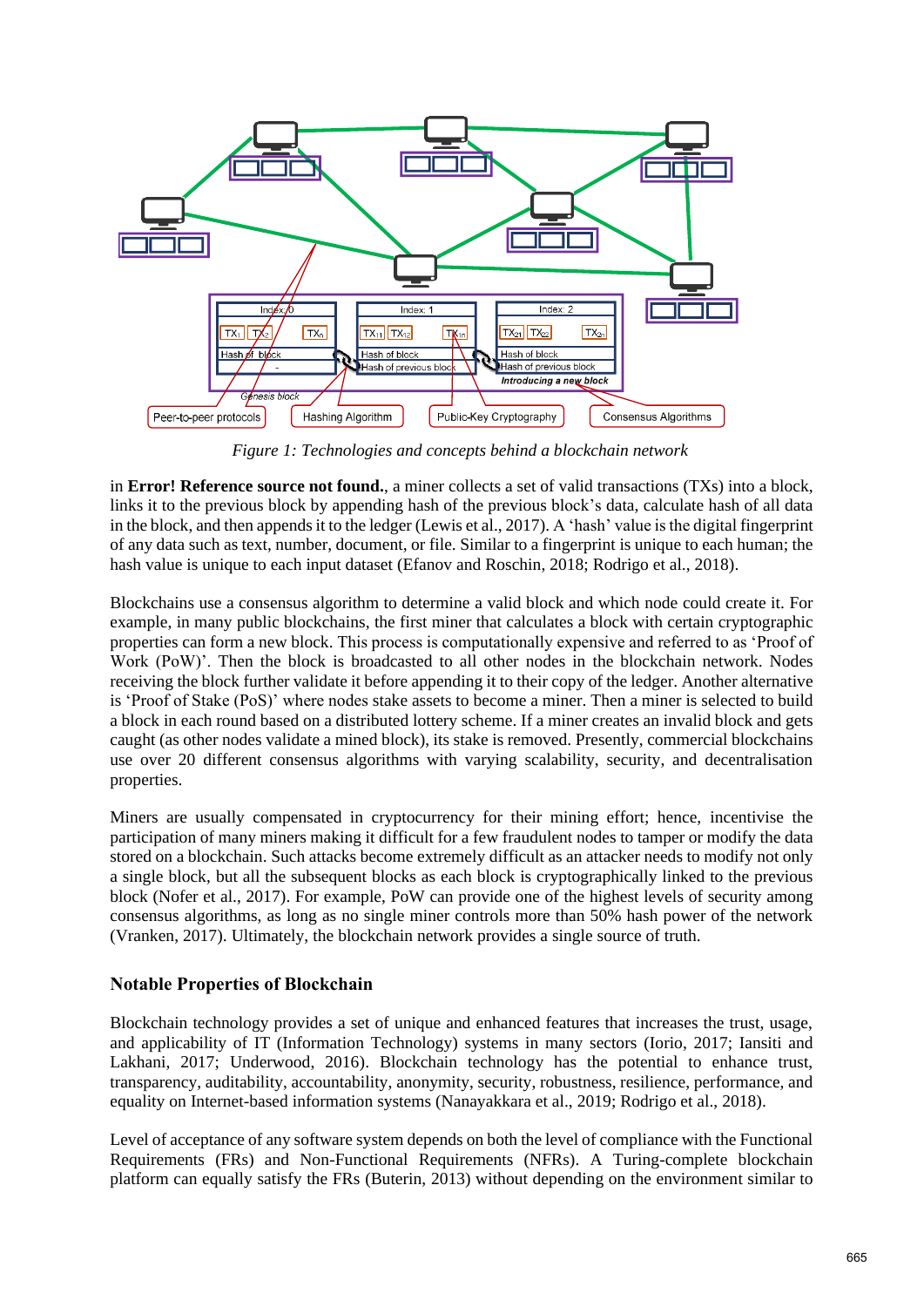any general-purpose, high-level programming language. Therefore, a blockchain-based software system can equally satisfy all FRs of any business application, just like a traditional software system. That means compliance of NFRs will ultimately increase the level of acceptance of any blockchain-based software system compared to traditional software systems. A significant number of positive features arise from the blockchain properties such as a) functional features such as accuracy, interoperability, non-physicality, self-contentedness, and suitability; b) reliability features such as accessibility, availability (no single point of failure), fault tolerance, robustness, and stability; c) efficient read, write, and execute operations; and d) trust and security features such as accountability, auditability, disintermediation (no single point of trust), fraud resistance, and integrity (Nanayakkara et al., 2019; Rodrigo et al., 2018; Anjum et al., 2017; Buterin, 2016). Developability and maintainability are negative features of blockchain-based systems.

In addition, modern blockchain networks support smart contracts. A 'smart contract' is a self-executing contract or set of rules between two or more parties is directly written into the system and exists across the blockchain network (Rudolf, 2017; Silverberg et al., 2016; Nanayakkara et al., 2019). A smart contract can be used to satisfy common contractual conditions such as payment terms and compliance requirements without a central authority or external enforcement while minimising malicious and accidental errors (Rudolf, 2017; Silverberg et al., 2016).

# **Blockchain Applications**

Blockchain is considered as one of the most disruptive technologies applicable to many disciplines. Both blockchain technologies and applications can be classified in three generations as Blockchain 1.0 for the digital currency, Blockchain 2.0 for digital finance, and Blockchain 3.0 for digital society (Swan, 2015; Zhao et al., 2016). Bitcoin is considered as the first blockchain application that was introduced to the financial industry (Mingxiao et al., 2017). In addition to Bitcoin, presently there are over 2600 cryptocurrencies with a total market capitalisation over USD 265 billion (Coin Market Cap, 2019). Ethereum, Ripple, Litecoin, Tether, Monero, and Cardano are some of the other popular cryptocurrencies (Li et al., 2017).

Economic, marketing and financial applications such as stocks, bonds, smart property, and smartcontract-based applications are defined as Blockchain 2.0 by Swan (2015). Further, Turing-complete blockchain platforms or universally computational programming languages enabling the users to develop smart contracts also belong to the era of Blockchain 2.0 (Li et al., 2017; Xu et al., 2018). Smart contracts strengthen mutual trust among blockchain users as the core technology behind Blockchain 2.0 (Lu, 2018). Blockchain 2.0 platforms started with the smart-contract-enabled Ethereum DApps. Some of the other popular platforms include Hyperledger Fabric, Iroha, Sawtooth, EOSIO, R3 Corda, Quorum, Tron, Stellar, NEM, and Neo (Alharby and Moorsel, 2017; Luu et al., 2016).

Blockchain applications beyond cryptocurrency, finance, and markets such as public services, healthcare, gaming, food and agriculture, science, art, culture, and intellectual property belong to the Blockchain 3.0 era (Swan, 2015; Wang et al., 2017). Gaggioli (2018) mentioned that there is a significant number of potential business applications that can be developed in the Blockchain 3.0 era. Examples of Blockchain 3.0 applications related to public services are the BitFury land registry and the Horizon State online voting system. Blockchain applications in supply chain management are OriginChain for food, Everledger for diamonds, and CSIRO's Data61 blockchain for the beef supply chain management. Healthcare-related applications of blockchain include OmniPHR – a personal health record application, MedRec – a medical records management system, and Konfido – a cross-border electronic health data sharing application. Usizo is a platform where blockchain technology has been applied to manage foreign aid crowdfunding. TravelBlock, Travel Grid, TravelChain, and Aeron are air-ticket and travel planning related blockchain solutions. The music industry uses blockchains such as Ujo, Viberate, and Mycelia for decentralised ownership management. Blockchain in the gaming and collectables industry has many examples, including CryptoKitties, World of Ether, EOS Knights, MegaCryptoPolis, Blockchain Cuties, Mythereum, and MonsterEOS (Crofts et al., 2018; Gaggioli, 2018; Nomura Research Institute, 2016; Rosic, 2017; Underwood, 2016). Some of the contemporary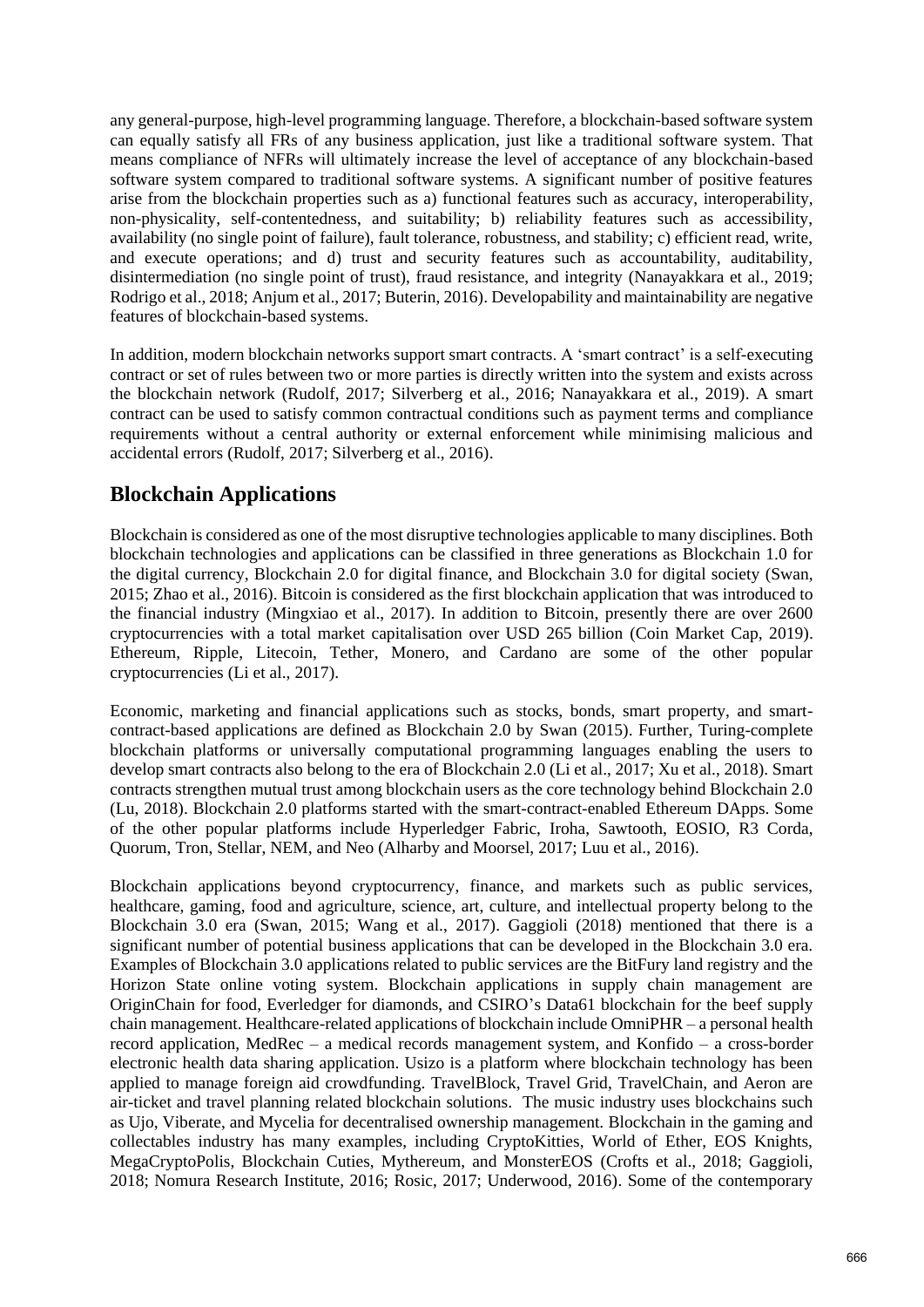issues faced by the construction industry are also common to other industries, and the authors are already seeing the emergence of blockchain-based solutions to address similar problems in those industries. Potential case studies are discussed next.

#### **Supply chain management**

A supply chain is a network of different processes of multiple firms, which are linked as upstream (i.e., suppliers) and downstream (i.e., customers) to deliver products or services to the ultimate consumer (Christopher, 1992). The supply chain is one of the key challenge areas of the construction industry (Hewavitharana et al., 2019; Nanayakkara et al., 2015). Most common supply chain issues are the lack of trust among supply chain members, difficulty in tracking the origin of a product, and difficulty in planning given less transparency in the network. Lack of trust and information across the entire supply chain are common issues in the construction supply chains (Nanayakkara et al., 2013). Therefore, smart contacts based, enhanced trust and immutability features could solve these two key issues to a greater extent (Wang et al., 2017). Moreover, smart contracts and immutability can solve other issues in construction supply chains (Wang et al., 2017) such as difficulty in tracking the origin of a product across a large supply chain (Perera et al., 2012), lack of quality validate (Wang et al., 2017), and difficulty in controlling lengthy supply chain workflow operations (Cox et al., 2006).

#### **Financial services**

The financial sector is the first and most successful domain to adopt blockchain (Underwood, 2016). Danuri et al. (2006) mentioned that the construction industry has a significant number of finance-related issues. Ramachandra and Rotimi (2011) mentioned that the construction industry has a chained payment settlement culture, and default settlement durations are much higher than in other industries. Besides the long settlement period, there is a substantial amount of payment delays in the construction industry (Danuri et al., 2006). There is a considerable number of partial payments and non-payments in the construction industry that worsens the financial status of upstream members of the construction supply chain, and sometimes this impact will close down companies (Ansah, 2011). Existing inefficient financial business models and applications are being replaced by highly efficient, blockchain-based financial platforms (Nofer et al., 2017). As an example, Ripple addresses these problems by providing a global, blockchain-based platform for the settlement of transactions across financial institutes (Koch and Pieters, 2017). Another major concern on the traditional financial structure is the middlemen which delay and add additional costs to transactions. Bitcoin was the first cryptocurrency aimed to address this by allowing users to do transactions directly between each other without the need for a middleman or bank (Vranken, 2017). Traditional financial business processes have another drawback where it is hard to transfer value without currencies. Blockchain can define its own digital assets (or digitalised versions of assets) called Tokens. Tokens could be used by any business application to define its own digital assets to perform transactions (Catalini and Gans, 2018). Most financial sector blockchain solutions could be integrated with many information and financial systems in other sectors, including the construction industry, to overcome their financial challenges, reduce costs, and add agility (Zainuddin, 2018).

#### **Compliance and assurance management**

Ashworth and Perera (2018) stated that compliance and assurance management is one of the most significant challenging areas for the construction industry. There are many different approaches to ensure compliance and quality assurance. A common technique is to monitor and check an organisation's practices using an audit process. An 'audit' is the internal or external process of examining business records and practices to ensure compliance with specific quality and regulatory standards Karapetrovic and Willborn (2000). Once an audit was completed, a record will be kept for future references and actions will be taken to correct any issues found through the audit process. An audit ensures that the quality and compliance of a product or service are up to standard (O'Dwyer, 2017).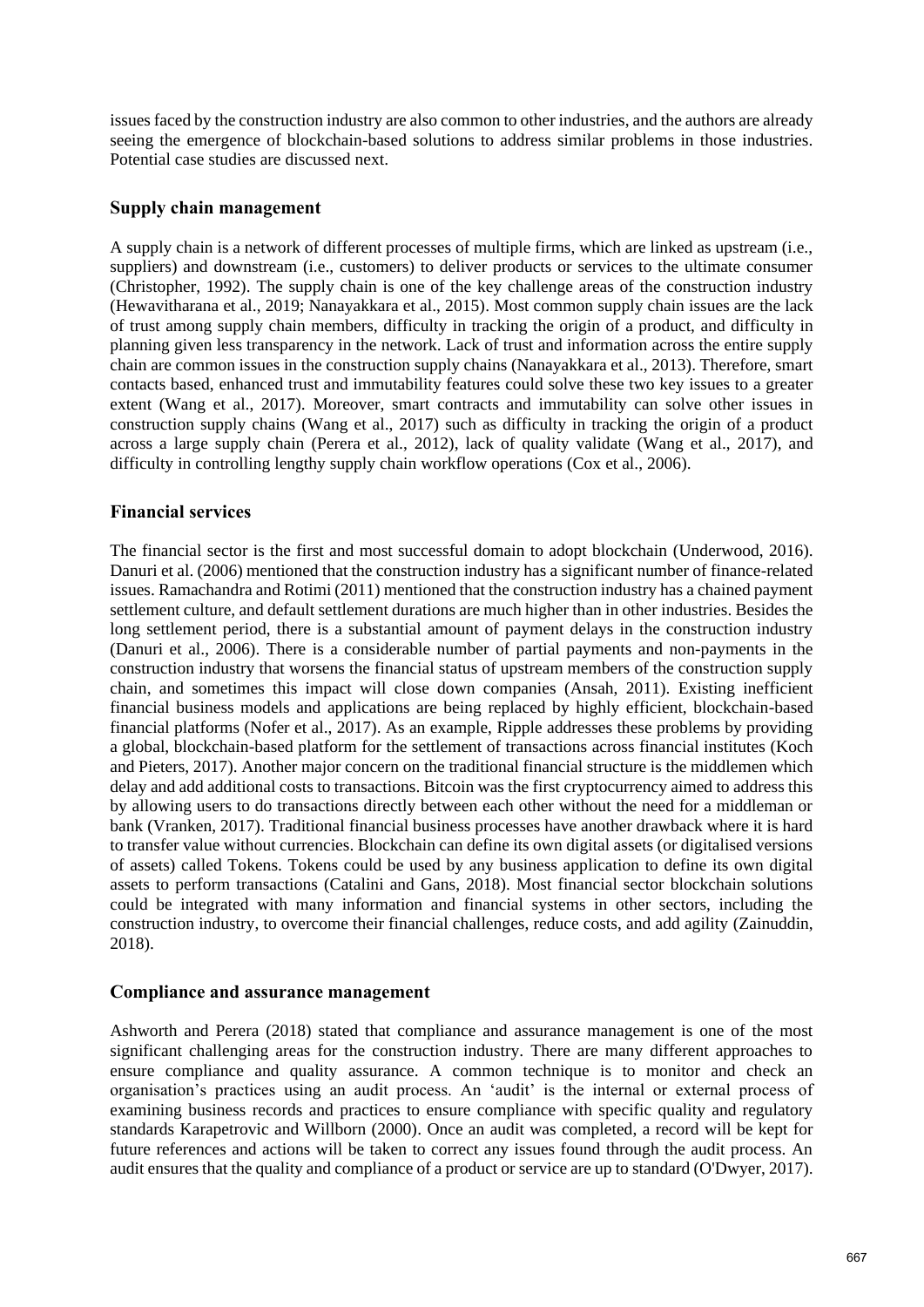An immutable and distributed blockchain-based system can solve issues related to compliance and assurance management to a great extent in the construction industry (Anjum et al., 2017).

#### **Asset management and maintenance**

Proper asset management and maintenance are challenging in any sectors, and even more so in the project-based construction industry (Nanayakkara et al., 2015). The purpose of maintenance is to ensure that a product or service is always running at its intended efficiency and effectiveness. Maintenance is extremely important, especially when it is for a product that is regularly used by the workers and the public, as it ensures safety while using the product or service (Perera et al., 2014). Schedules and records of maintenance are often used to track when an asset requires maintenance, as well as when an asset has received maintenance. Three key issues in asset management and maintenance are accessibility issues of record (Lemieux, 2016), inaccurate records, challenge to execute on-time maintenance schedules (Perera et al., 2013). Lemieux (2016) mentioned the blockchain system could solve issues related to inaccuracy and availability of data, while smart contracts can solve issues related on-time execution of maintenance tasks to a great extent.

#### **Sustainability management**

Rodrigo et al. (2019) stated that sustainability management is one of the essential sectors of the modern construction industry. The rise of global warming, climate change, and waste increase the demand for better sustainable operations for almost every domain, including manufacturing, construction, food and agriculture, transportation, and many others. Davidson (2009) mentioned that it is essential to monitor the sustainability of the product or service that they provide in both the private and public sector in any domain. Sustainability monitoring such as monitoring energy use, carbon emission management, and waste management are key focuses for many domains (Davidson, 2009; Ratnasabapathy et al., 2019). Pacheco-Torgal and Jalali (2012) highlighted that the construction industry makes a significant impact on environmental pollution and stress the importance of addressing it. Rodrigo et al. (2019) stated inaccurate record, loss of data, and unavailability of data are among the key challenges in sustainability management and monitoring. Blockchain-based systems can solve these data-related issues to a significant level.

## **Potential Blockchain Applications for Construction Industry**

Blockchain technology can be applied to many areas of the construction industry including construction supply chains, building information modelling, design management, sustainability and waste management, property and land titles, asset management and maintenance, and others. These potential construction applications will be briefly discussed in the next sub-sections.

#### **Construction supply chain management**

Blockchain can have many different applications in a construction supply chain. For example, smart contracts could be used to automatically purchase, track, and verify items in a construction supply chain in real-time (Nanayakkara et al., 2019). Furthermore, current procedures in the construction industry heavily rely on contractual agreements. Kinnaird et al. (2017) stated that digital contracts or smart contracts that can be stored and executed securely on a blockchain reduce counter-party risks for suppliers or contractors as they add certainty needed to carry on with a job. Furthermore, blockchain can be used to improve payment settlements, compliance management, material planning, and many other supply chain management operations with better efficiency, trust, and transparency among transacting parties (Nanayakkara et al., 2019).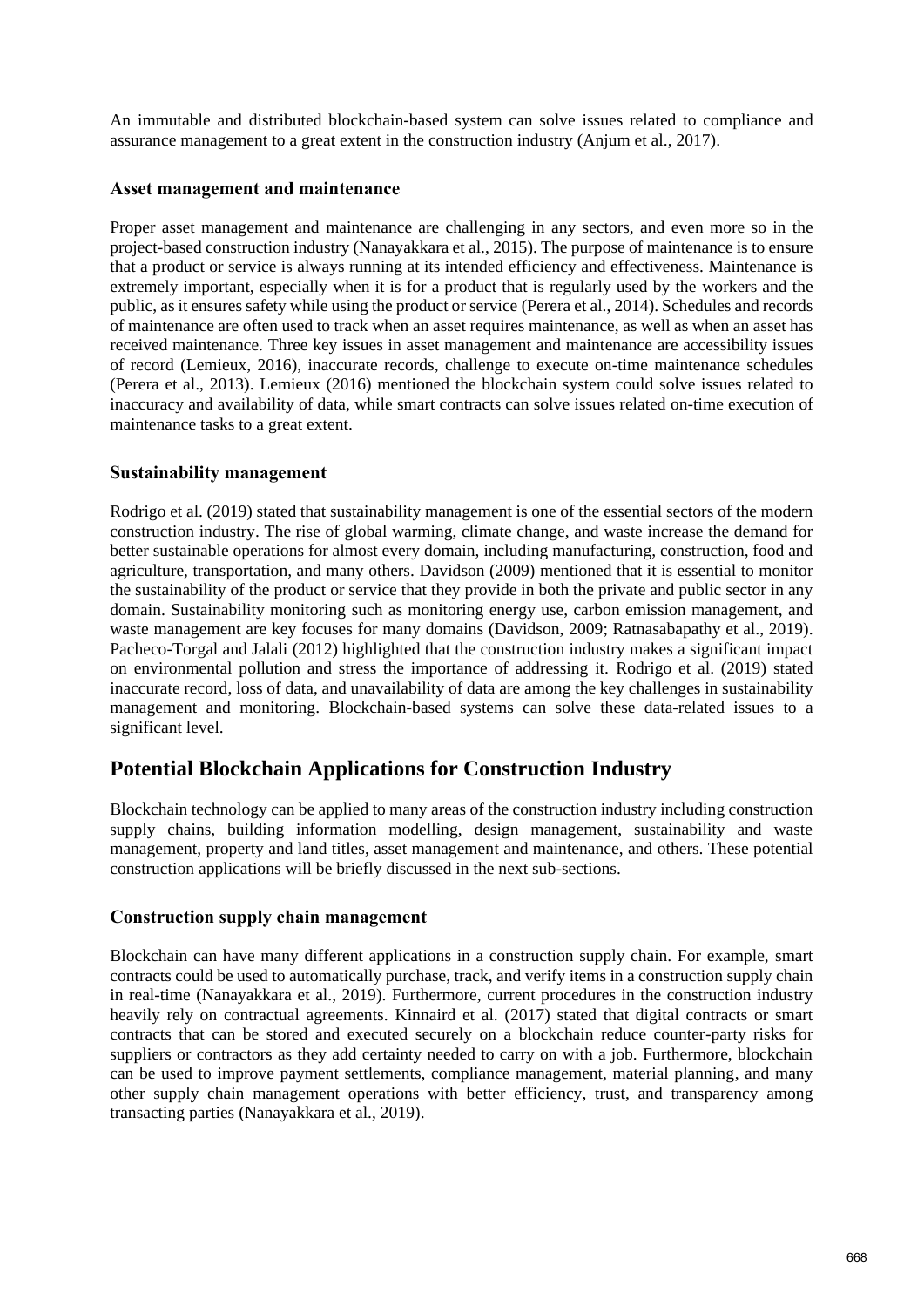#### **Building Information Modelling**

One of the major potential applications of blockchain in the construction industry is the space of Building Information Modelling (BIM). A major limitation of current BIM models is that they can only provide pre-set information on building components and not live information (Kinnaird et al., 2017). Another issue is that these models often generally stop being updated once the construction is completed due to information is maintained by single or limited parties. Blockchain could be applied to solve these issues by information sharing among present and future information owners to a great extent. Blockchain applications in building information modelling are vast, including integration with the Internet of Things (IoT), Asset Management, Augmented Reality (AR), Virtual Reality (VR), Artificial Intelligence (AI), and many other potential solutions (Heiskanen, 2017).

#### **Design management**

In the construction industry, many contractors and consultants come together to design and deliver a one-off project. This can often cause a fragmented approach to design as a different group of contractors and consultants. Usually, each construction discipline is kept separately during the design phase of the project. In recent years, the design management phase has been advanced by BIM to ensure that the design of the building meets the expectations of the client (Wang et al., 2017; Heiskanen, 2017). Blockchain could be utilised to truly enhance the benefits of BIM by allowing all architects and engineers to design on the same BIM model with their respective components with clear ownership (Kinnaird et al., 2017). Moreover, persistent recording on design and construction decisions could be useful in future cases analysis, e.g., to find out who is at fault for designing or building a collapsed bridge.

#### **Sustainability and waste management**

Sustainability is one of the highest priorities in the built environment today due to the external demand from governments, customers, and the general public (Pitt et al., 2009). Blockchain technology can be used to properly calculate embodied and operation carbon in the construction industry and assist in optimising carbon management or even carbon trading (Rodrigo et al., 2019). Furthermore, blockchain technology can be used for proper energy management in the built environment (Imbault et al., 2017). The construction industry produces a significant portion of waste worldwide, and a blockchain could be utilised for proper waste management, including waste trading and circular economy (Ratnasabapathy et al., 2019).

#### **Asset management and maintenance**

According to the PAS-55 specification of the British Standards Institution (2008), all the necessary data and information related to the built asset needs to be tracked at every stage of the asset life cycle. However, project nature and the involvement of a high number of parties make asset management and maintenance nearly impossible. Blockchain-based, construction asset management systems would allow tracking and access to all the necessary data throughout the asset life cycle. It could provide better asset life cycle while minimising challenges and providing better maintenance performance (Wang et al., 2017).

## **Conclusion**

Blockchain has evolved drastically over the last decade as a generic platform for reducing counterparty risks since its beginnings as the underlying technology for cryptocurrency. There is little research on blockchain adoption in the construction industry at present. Therefore, this study aimed to analyse the current use cases of blockchain in other industries and determine its potential to solve contemporary challenges in the construction industry. The research suggests that blockchain is a persistent, immutable,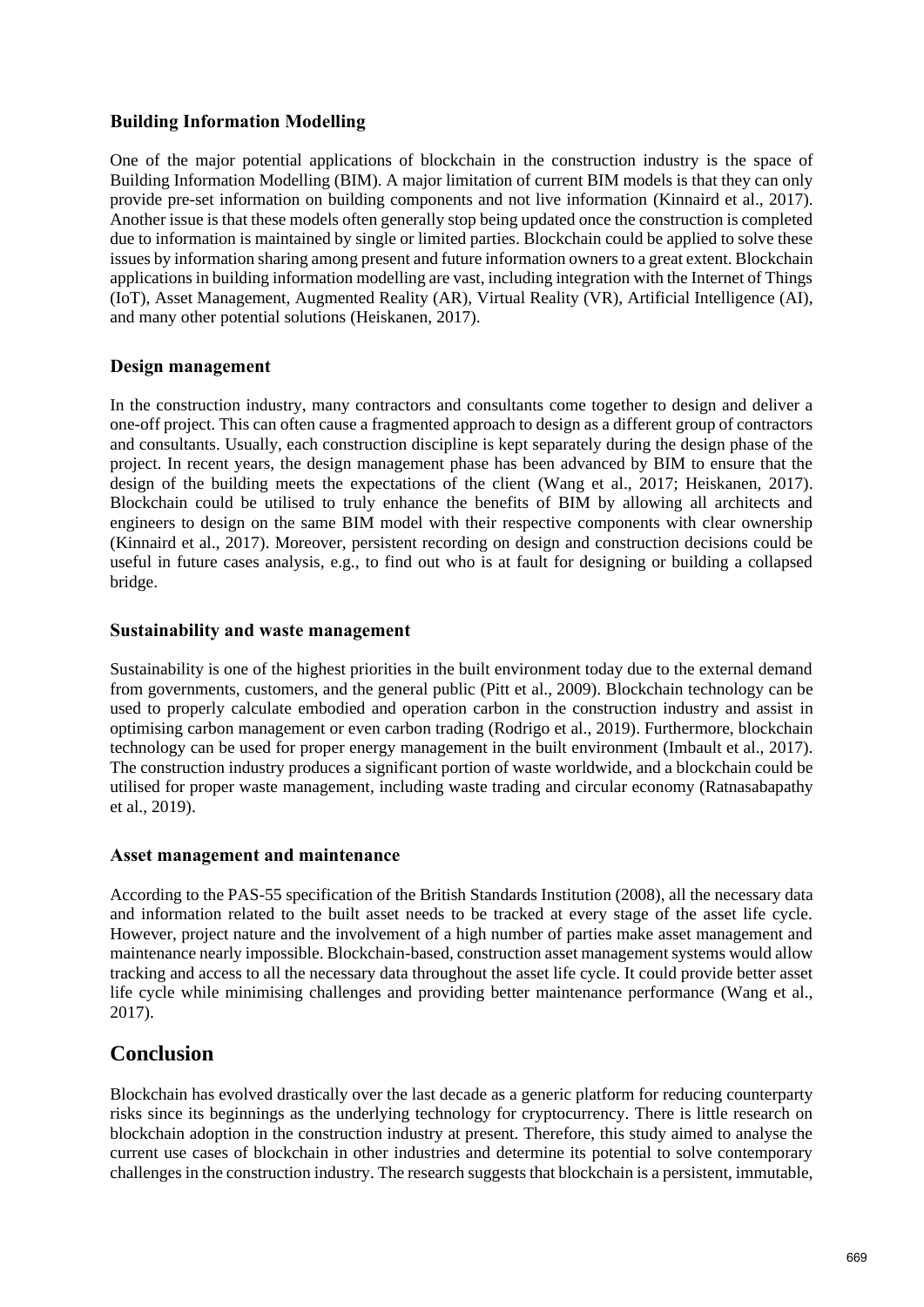and secure system that is effective in eliminating the middleman and automating processes due to its prominent disintermediation, transparency, and consistency features. A key finding was that attempts are widely being made to implement blockchain-based solutions in many industries, including food and agriculture, healthcare, entertainment, foreign-aid, advertising, and public services. At the same time, it was noted that both research and commercial attempts are relatively poor in the construction industry. Nevertheless, the authors found that the construction industry could adopt blockchain technology to solve long-standing problems, including trust issues among parties, lack of transparency in the construction supply chain, payment related issues, asset maintenance issues, a large amount of administrative paperwork, compliance issues, collaboration issues especially in design management, and others. Therefore, there is a significant potential for blockchain applications in the construction industry, especially in the areas of supply chain management, building information modelling, asset management, and sustainability.

The authors propose a blockchain maturity model in Figure 2 for the construction industry. The maturity model is based on the present status of research, publications, blockchain platforms, its application development, anticipated developments in core blockchain technologies and adopting maturity model was published by Nguyen et al. (2019). The authors suggest five key stages for blockchain in the construction industry, including ideation, experimentation, pilot, commercialisation, and adoption. The few blockchain research and industrial projects in the construction industry are soon heading to their pilot stage according to their academic, news, and whitepaper publications. With the maturity of blockchain technology, adoption practices, and relevant policy enhancements the construction industry will soon be able to solve several long-standing problems with high efficiency, transparency, agility, and low cost.



*Figure 2: Blockchain maturity in the construction industry*

#### **References**

- Abeyratne, S. A. & Monfared, R. P. 2016. Blockchain ready manufacturing supply chain using distributed ledger. *International Journal of Research in Engineering and Technology,* 5.
- Alharby, M. & Moorsel, A. V. 2017. Blockchain Based Smart Contracts : A Systematic Mapping Study. *Computer Science & Information Technology (CS & IT).*
- Anjum, A., Sporny, M. & Sill, A. 2017. Blockchain standards for compliance and trust. *IEEE Cloud Computing,* 4**,** 84-90.
- Ansah, S. K. 2011. Causes and effects of delayed payments by clients on construction projects in Ghana. *Journal of Construction Project Management and Innovation,* 1**,** 27-45.
- Ashworth, A. & Perera, S. 2018. *Contractual procedures in the construction industry,* London, Routledge.
- British Standards Institution 2008. PAS 55-1: 2008, Part 1: Specification for the optimized management of physical assets. British Standards Institution.
- Buterin, V. 2013. Ethereum (Technical white paper). Available: [https://github.com/ethereum/wiki/wiki/White-](https://github.com/ethereum/wiki/wiki/White-Paper)[Paper.](https://github.com/ethereum/wiki/wiki/White-Paper)
- Buterin, V. 2016. *Privacy on the Blockchain* [Online]. Ethereum Blog. Available: <https://blog.ethereum.org/2016/01/15/privacy-on-the-blockchain/> [Accessed 7 September 2018].
- Catalini, C. & Gans, J. S. 2018. Initial coin offerings and the value of crypto tokens. National Bureau of Economic Research.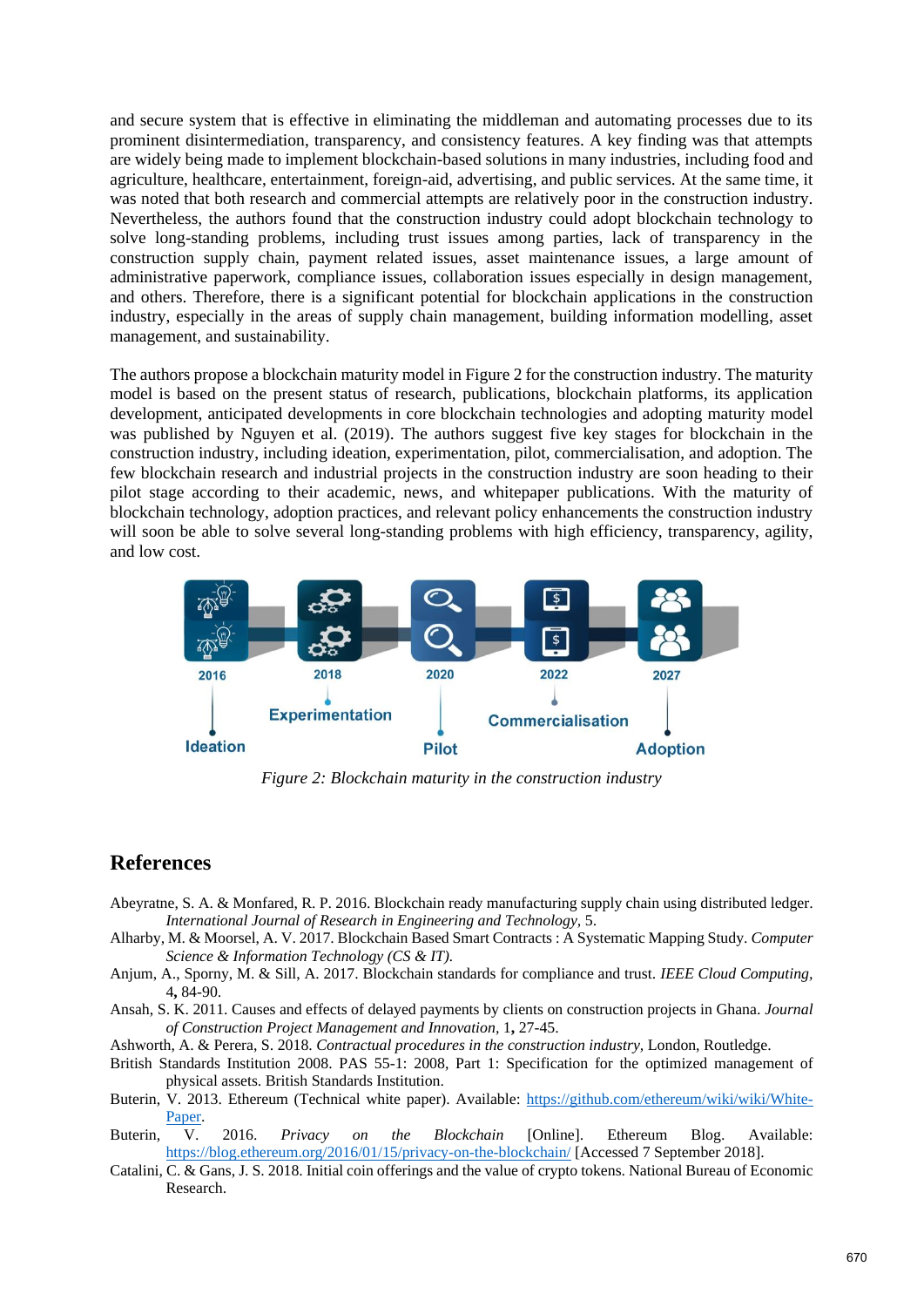- Christopher, M. 1992. *Logistics and supply chain management,* London, the United Kingdom Pitman Publishing. Coin Market Cap. 2019. *All Cryptocurrencies* [Online]. CoinMarketCap. Available: <https://coinmarketcap.com/all/views/all/> [Accessed 2019-09-07 2019].
- Cox, A. W., Ireland, P. & Townsend, M. 2006. *Managing in construction supply chains and markets: reactive and proactive options for improving performance and relationship menagement*, Thomas Telford.
- Crofts, B., Lam, D. & Kosmatos, J. 2018. *Solving real world problems with blockchain* [Online]. Digital Pulse. Available:<https://www.digitalpulse.pwc.com.au/solving-real-world-problems-blockchain> [Accessed 5 March 2019].
- Dannen, C. 2017. *Introducing Ethereum and Solidity*, Springer.
- Danuri, M. M., Munaaim, M. C., Rahman, H. A. & Hanid, M. Late and non-payment issues in the Malaysian Construction Industry-Contractor's perspective. International Conference on Construction, Culture, Innovation and Management (CCIM), 2006.
- Davidson, K. 2009. *Monitoring systems for sustainability: what are they measuring?*
- Diffie, W. & Hellman, M. 1976. New directions in cryptography. *IEEE transactions on Information Theory,* 22**,** 644-654.
- Efanov, D. & Roschin, P. 2018. The All-Pervasiveness of the Blockchain Technology. *Procedia Computer Science,* 123**,** 116-121.
- Gaggioli, A. 2018. Blockchain Technology: Living in a Decentralized Everything. *Cyberpsychology, Behavior, and Social Networking,* 21**,** 65-66.
- Guegan, D. 2017. Public Blockchain versus Private blockhain. *Documents de Travail du Centre d'Economie de la Sorbonne***,** 1-6.
- Gupta, M. 2017. *Blockchain for dummies,* USA, A Wiley Brand.
- Heiskanen, A. 2017. The technology of trust: How the Internet of Things and blockchain could usher in a new era of construction productivity. *Construction Research and Innovation,* 8**,** 66-70.
- Hewavitharana, T., Nanayakkara, S., Perera, A. & Perera, J. 2019. Impact of Enterprise Resource Planning (ERP) Systems to the Construction Industry. *International Journal of Research in Electronics and Computer Engineering,* 7**,** 887-893.
- Iansiti, M. & Lakhani, K. R. 2017. The truth about blockchain. *Harvard Business Review,* 95**,** 118-127.
- Imbault, F., Swiatek, M., De Beaufort, R. & Plana, R. The green blockchain: Managing decentralized energy production and consumption. 2017 IEEE International Conference on Environment and Electrical Engineering and 2017 IEEE Industrial and Commercial Power Systems Europe (EEEIC/I&CPS Europe), 2017. IEEE, 1-5.
- Iorio, E. D. D. 2017. *17 Blockchain Applications That Are Transforming Society* [Online]. Blockgeeks. Available: <https://blockgeeks.com/guides/blockchain-applications/> [Accessed 07 March 2017].
- Karapetrovic, S. & Willborn, W. 2000. Quality assurance and effectiveness of audit systems. *International Journal of Quality & Reliability Management,* 17**,** 679-703.
- Kaushik, A., Choudhary, A., Ektare, C., Thomas, D. & Akram, S. 2017. Blockchain Literature Survey. *2nd IEEE International Conference On Recent Trends in Electronics Information & Communication Technology (RTEICT).* India: IEEE.
- Kinnaird, C., Geipel, M. & Bew, M. 2017. Blockchain Technology, How the Inventions Behind Bitcoin are Enabling a Network of Trust for the Built Environment. London: Arup.
- Koch, C. & Pieters, G. C. 2017. Blockchain Technology Disrupting Traditional Records Systems.
- Lemieux, V. L. 2016. Trusting records: is Blockchain technology the answer? *Records Management Journal,* 26**,** 110-139.
- Lewis, R., McPartland, J. & Ranjan, R. 2017. Blockchain and financial market innovation. *Global Commodity Applied Research Digest,* 7.
- Li, X., Jiang, P., Chen, T., Luo, X. & Wen, Q. 2017. A survey on the security of blockchain systems. *Future Generation Computer Systems*.
- Lu, Y. 2018. Blockchain: A survey on functions, applications and open issues. *Journal of Industrial Integration and Management,* 3**,** 1850015.
- Luu, L., Chu, D. H., Olickel, H., Saxena, P. & Hobor, A. 2016. Making Smart Contracts Smarter. *ACM SIGSAC Conference on Computer and Communications Security - CCS'16.*
- Mingxiao, D., Xiaofeng, M., Zhe, Z., Xiangwei, W. & Qijun, C. 2017. A Review on Consensus Algorithm of Blockchain. *IEEE International Conference on Systems, Man, and Cybernetics (SMC).* Banff, Canada: IEEE.
- Nakamoto, S. 2008. Bitcoin: A peer-to-peer electronic cash system (Technical white paper). Available: [https://bitcoin.org/bitcoin.pdf.](https://bitcoin.org/bitcoin.pdf)
- Nanayakkara, S., Perera, P. & Perera, A. 2013. Factors Influencing Selection and Effective Implementation of ERP Systems in Medium Sized Organizations in Developing Countries. *International Journal of the Computer, the Internet and Management,* 21**,** 7-14.